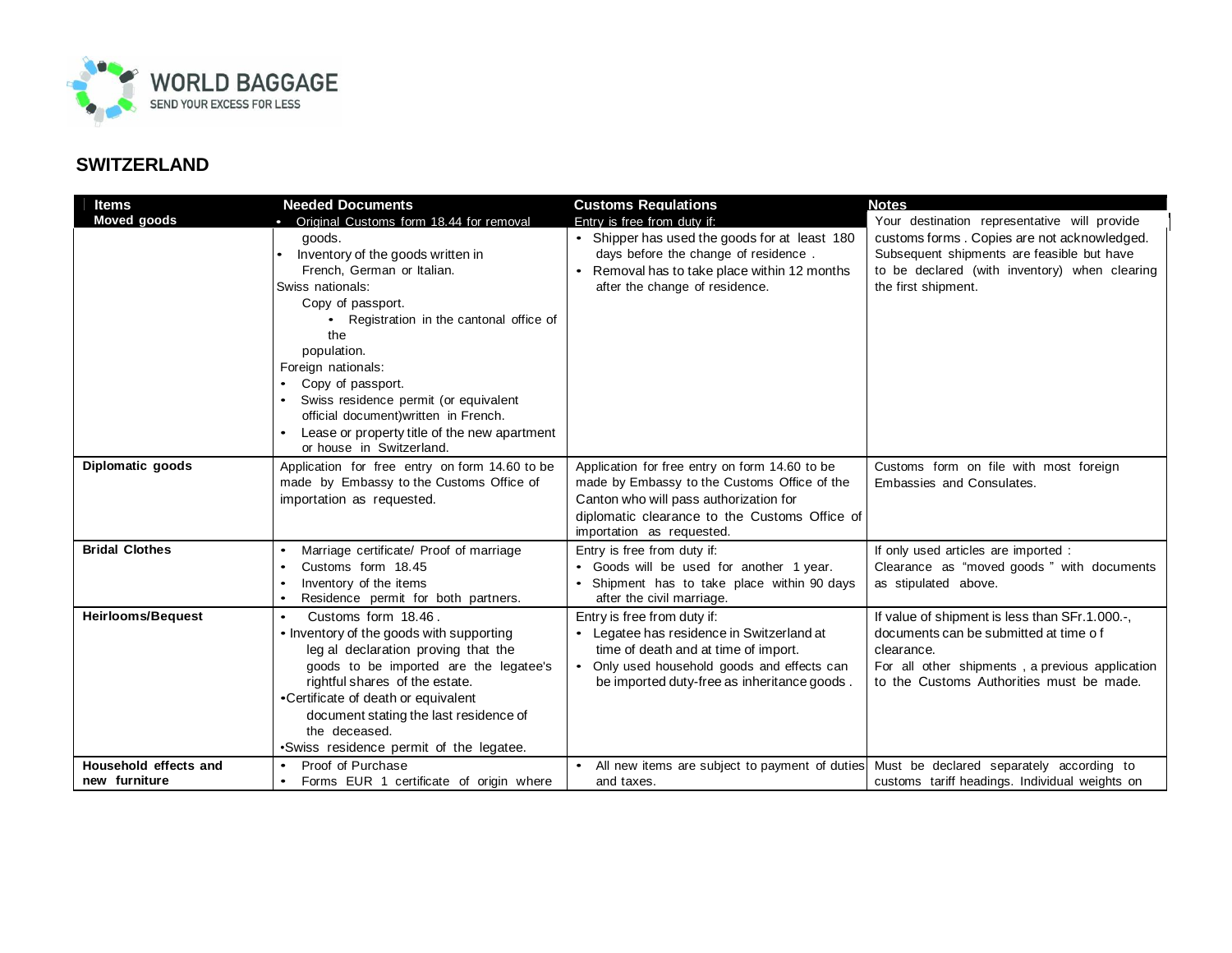

## **SWITZERLAND**

| <b>Items</b>                              | <b>Needed Documents</b>                                                                                                                  | <b>Customs Regulations</b>                                                                                                                                                                                                                                                                                                                                                                              | <b>Notes</b>                                                                                                                                                                             |
|-------------------------------------------|------------------------------------------------------------------------------------------------------------------------------------------|---------------------------------------------------------------------------------------------------------------------------------------------------------------------------------------------------------------------------------------------------------------------------------------------------------------------------------------------------------------------------------------------------------|------------------------------------------------------------------------------------------------------------------------------------------------------------------------------------------|
|                                           | applicable, to allow duty-free entry                                                                                                     | • Duty is charged on the weight.                                                                                                                                                                                                                                                                                                                                                                        | proof of purchase or packing list are helpful.                                                                                                                                           |
|                                           | (EEC/EFTA-countries) or entry at reduced                                                                                                 | Taxes: VAT is charged at 7.5 %.                                                                                                                                                                                                                                                                                                                                                                         |                                                                                                                                                                                          |
|                                           | rates from some other countries.                                                                                                         | • As from January 2001, VAT will be at 7,6 %.                                                                                                                                                                                                                                                                                                                                                           |                                                                                                                                                                                          |
| <b>Artwork</b>                            | None, if part of removal.                                                                                                                | Duty free without special documents if part of a<br>removal.                                                                                                                                                                                                                                                                                                                                            | If not part of a removal, same as under New<br>furniture, but duty and tax-free when imported by<br>the artist himself.                                                                  |
| <b>Antiquity</b>                          | SEE ARTWORK                                                                                                                              | Antiquity can be imported duty free but are                                                                                                                                                                                                                                                                                                                                                             |                                                                                                                                                                                          |
|                                           | If not part of a removal: - invoice with<br>confirmation that they are over 100 years old.                                               | liable to taxes (see under New furniture).                                                                                                                                                                                                                                                                                                                                                              |                                                                                                                                                                                          |
| Automobiles (cars, planes,<br>boats, etc) | Foreign registration card.                                                                                                               | • The owner must have used the motor<br>vehicle at least 180 days prior to the change<br>of residence.<br>The owner must sign a declaration not to<br>sell the vehicle for another 1 year.                                                                                                                                                                                                              | If sold before, duties and taxes will be imposed.                                                                                                                                        |
| Liquor (i.e. wine,<br>beer etc.)          | To be declared on separate inventory.                                                                                                    | Entry is free from duty if part of the removal and<br>in a reasonable quantity appropriate to the<br>case of the owner.<br>Reasonable is considered to be up to approx<br>200 litres max. Higher limit might be allowed with<br>supporting documents to prove that the wine<br>has been in the owner's possession for<br>considerable time before the move. Check in<br>advance with a Swiss colleague. | To be loaded to allow easy access for<br>inspection. If bought especially for export and<br>not in owners possession prior to the move,<br>dutiable, and maybe subject to import quotas. |
| Strong liquor (over 25% proof)            | Must be declared on separate inventory.                                                                                                  | Entry is free from duty up to 12 litres.                                                                                                                                                                                                                                                                                                                                                                | For additional quantity, very heavy duties and<br>taxes are applied (over SFr.50.-- per bottle).                                                                                         |
| <b>Firearms</b>                           | Exact description on inventory caliber, make,<br>model etc.                                                                              | Some require import permit to be acquired<br>from Federal Authorities in Bern.<br>Others not, depend on exact type.                                                                                                                                                                                                                                                                                     | To be loaded to allow easy access for<br>customs examination.                                                                                                                            |
| <b>Plants</b>                             | None, if in logical quantity together with<br>removal (plant health certificate helpful).                                                | If not together with removal or large quantities,<br>health certificate is needed.                                                                                                                                                                                                                                                                                                                      |                                                                                                                                                                                          |
| Pets (dogs, cats, birds)                  | Health and vaccination certificate proving that<br>the animal has been vaccinated against<br>rabies, issued not less than 30 days and no |                                                                                                                                                                                                                                                                                                                                                                                                         |                                                                                                                                                                                          |